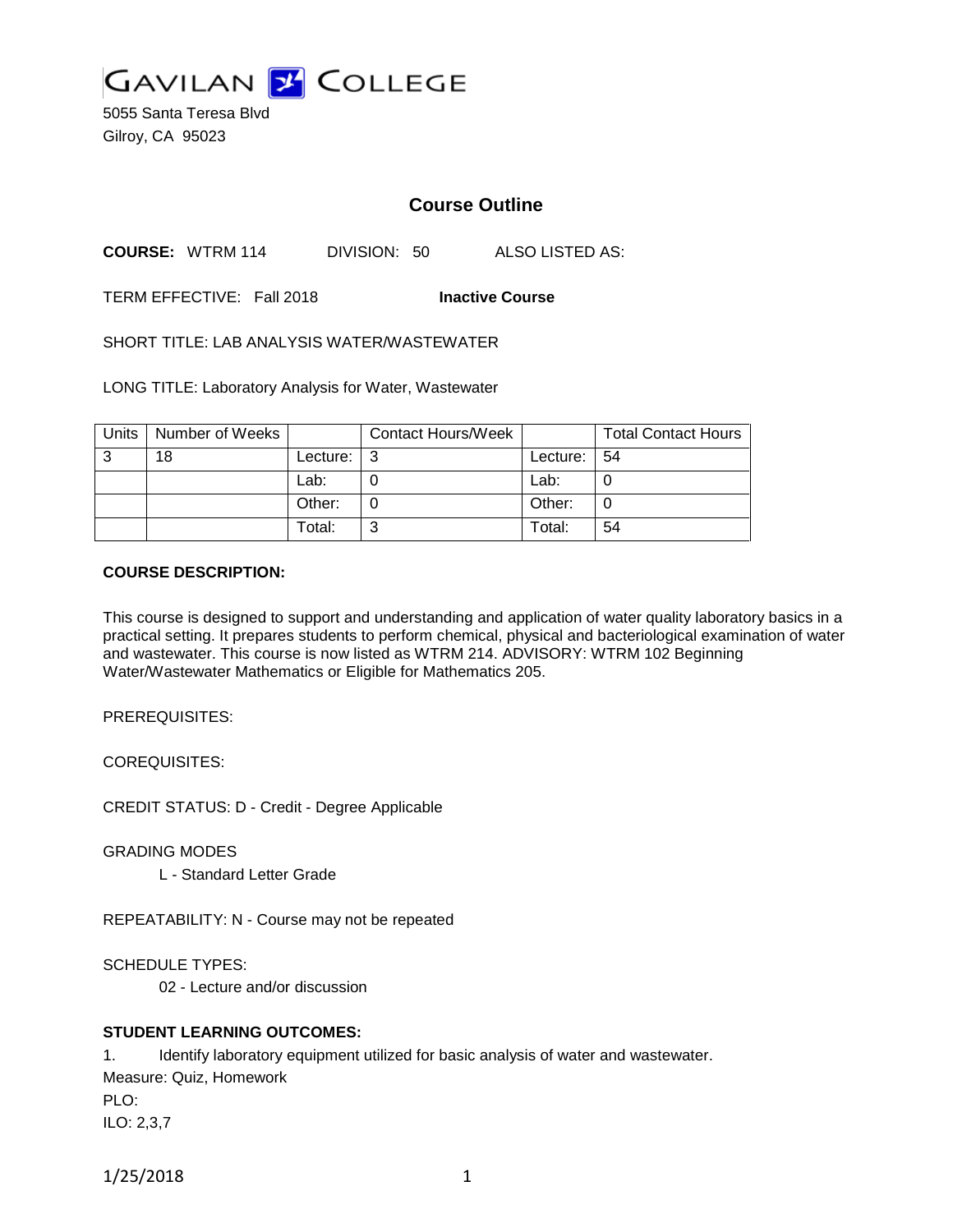Year assessed, or planned year of assessment: Fall 2015

2. Define terminology used for basic chemical, physical, bacteriological examination of water and wastewater.

Measure: Graded Homework

PLO:

ILO: 1,2,3,7

Year assessed, or planned year of assessment: Fall 2015

3. Perform mathematical calculations required for basic laboratory analysis of water and wastewater. Measure: Quiz, Homework

PLO:

ILO: 3,7

Year assessed, or planned year of assessment: Fall 2015

4. Perform collaborative laboratory exercises using reagents and instrumentation.

Measure: Quiz, Homework

PLO:

ILO: 1,2,3,4,6,7

Year assessed, or planned year of assessment: Fall 2015

5. Prepare basic solutions and microbiological media for water/wastewater examination.

Measure: Quiz, Homework

PLO:

ILO: 3,7

Year assessed, or planned year of assessment: Fall 2015

6. Identify common microorganisms in water/wastewater.

Measure: Homework

PLO:

ILO: 1,2,3,4,7

Year assessed, or planned year of assessment: Fall 2015 7. Write a laboratory summary of experiments performed. Measure: Paper PLO:

ILO: 1,2,7

Year assessed, or planned year of assessment: Fall 2015

8. Research current issues related to analysis of water and wastewater that are performed and how they affect the general population. Measure: Paper PLO: ILO: 1,2,3,4,6,7

CONTENT, STUDENT PERFORMANCE OBJECTIVES, OUT-OF-CLASS ASSIGNMENTS Inactive Course: 11/13/2017

1/25/2018 2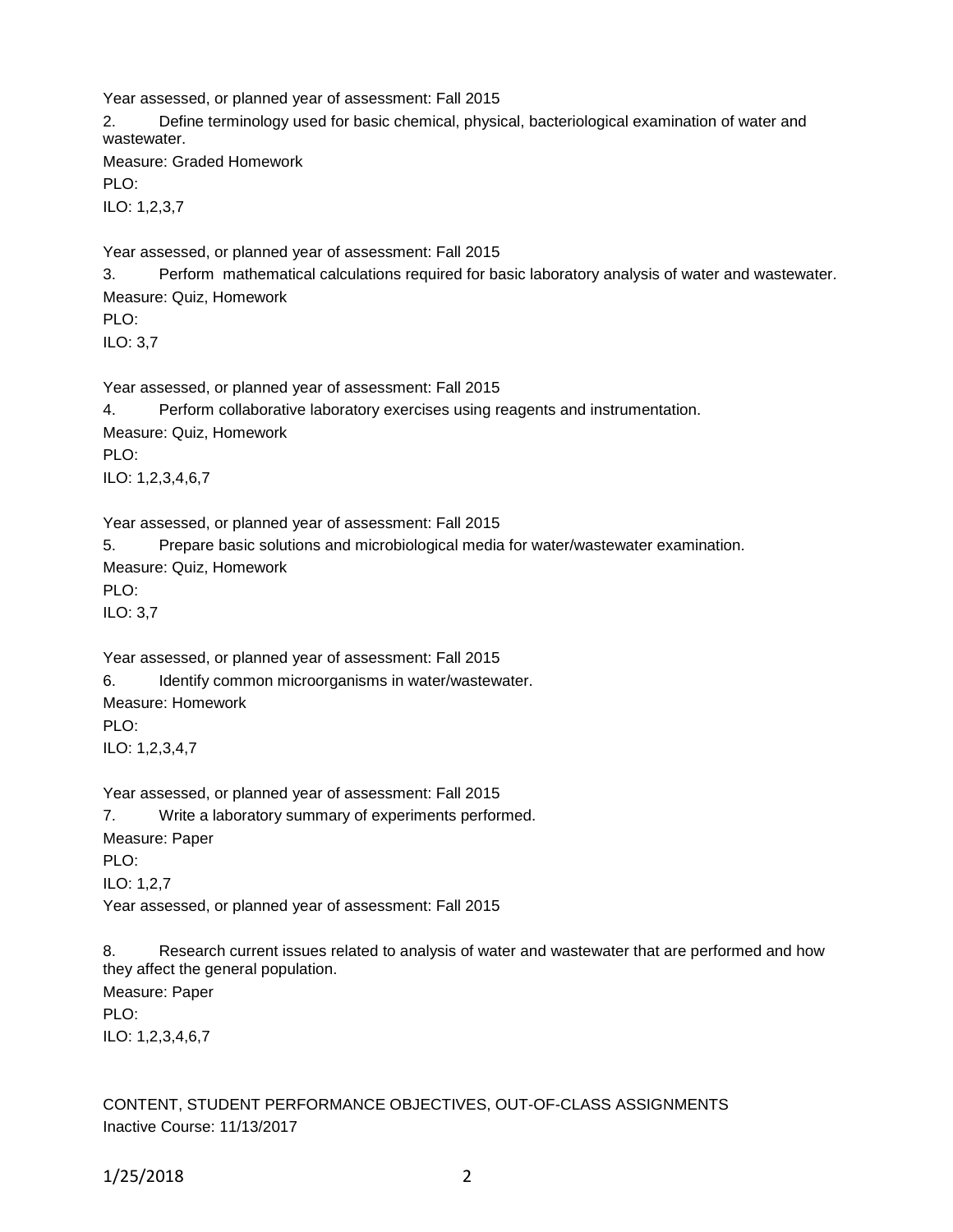## 3 Hours

Content: Introduction to Laboratory

Student Performance Objectives (SPO): Identify laboratory hazards, glassware, common reagents, and instrumentation, as well as laboratory documentation, significant figures, rounding, logbooks, and data sheets

Out-of-Class Assignments: Read related chapters in both water and wastewater texts. Complete handouts from class (identifying glassware, regents, instrumentation; rounding and significant figures)

## 3 Hours

Content: Explain physical and chemical analyses and their application in process control, including pH, conductivity, turbidity, dissolved oxygen, alkalinity, and hardness.

Perform laboratory analyses using common reagents and instrumentation.

Student Performance Objectives (SPO): Run various experiments using the appropriate instruments

Out-of-Class Assignments: Write a summary of analyses performed based on reading and experiment performed.

## 3 Hours

Content: Complete an analysis of alkalinity and hardness; solids (total suspended solids, volatile suspend solids, total solids, total dissolved solids, settleable solids and sludge volume index), as well as explain how these analyses apply to plant operation.

Student Performance Objectives (SPO): Run experiments and know why solids are important in water quality analyses

Out-of-Class Assignments: Complete handouts from class

## 3 Hours

Content: Explain biochemical oxygen demand (BOD), chemical oxygen demand (COD), total organic carbon (TOC), and dissolved oxygen (DO)

Student Performance Objectives (SPO): Run experiments and understand the relationship among these analyses

Out-of-Class Assignments: Write a summary of the analyses.

## 3 Hours

Content: Nitrogen--Ammonia, Nitrate, Nitrite, Total Kjeldahl Nitrogen.

Student Performance Objectives (SPO): Outline the different methods of examination (e.g. briefly discuss ion chromatography vs. ion specific electrodes vs. distillation/titration); why nitrogen is important in wastewater and water analyses; run experiment of ammonia analysis (or relevant analysis based on available equipment).

Out-of-Class Assignments: Write a summary of the relationship among the analyses; and do a literature examination of one component and how it affects treatment processes. Prepare for a quiz on the first 5 weeks of class.

## 6 Hours

Content: Microbiological Examination of Water and Wastewater

-Sampling and hold time for microbiological analyses.

-Preparing dehydrated media, know why media will test for which organism, Multiple Tube Fermentation Technique and Membrane Filtration for coliforms, Most Probable Number, Heterotrophic Plate Count, Colilert 18 and 24 hr.

-Sterilization Techniques, Aseptically handling samples, and media; glassware used for analyses. -Interpreting results

Student Performance Objectives (SPO): Explain the different microbiological tests for water/wastewater and when each one is appropriate to run. Discuss what the test results mean and how to interpret the results. Out-of-Class Assignments: Review chapters in text and complete handouts associated with the text.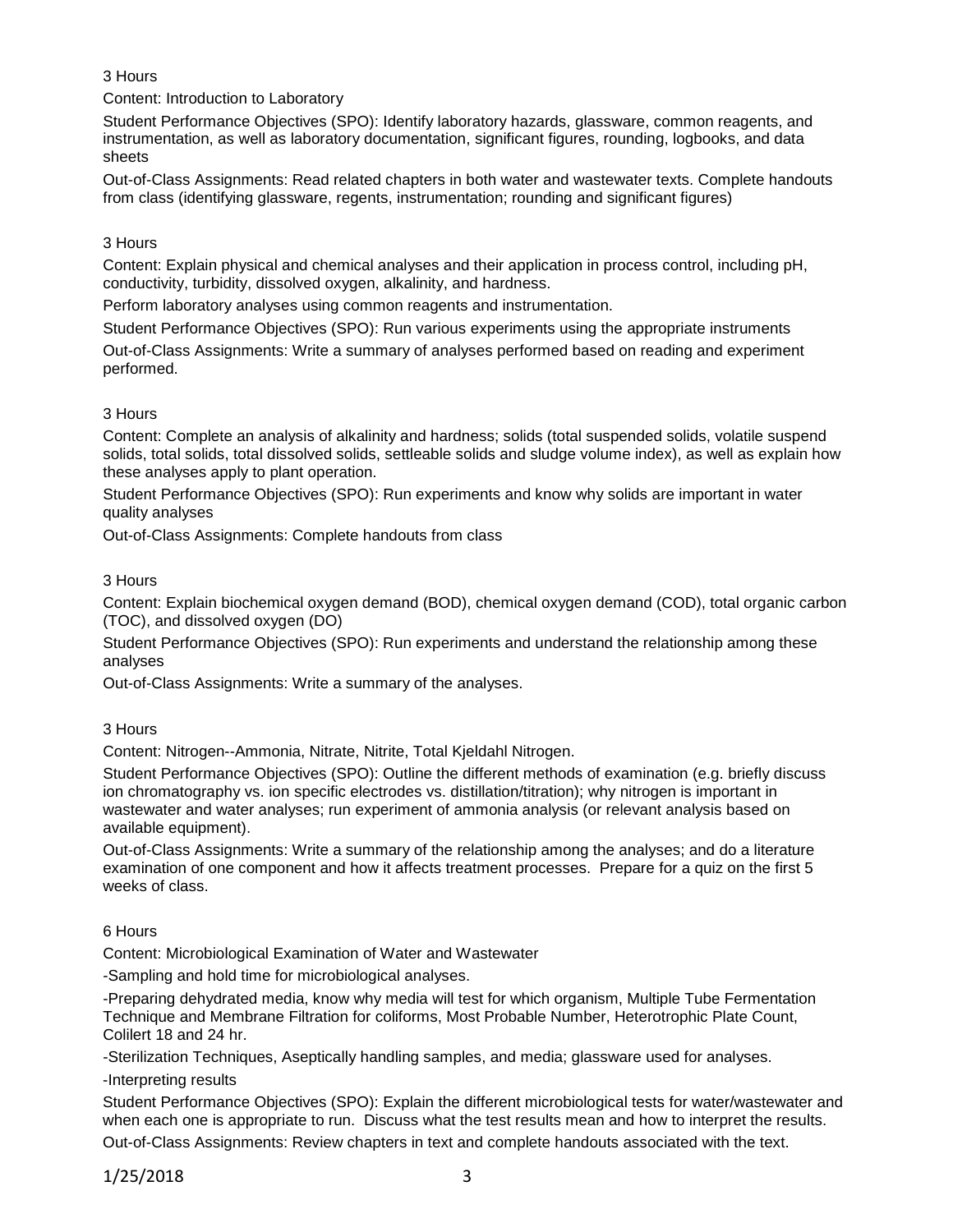## 3 Hours

Content: Microorganisms of water/wastewater

Student Performance Objectives (SPO): Identify the different organisms and explain what the presence of specific indicators means for a plant.

-Microscopic Examination of a drop of water. As a team identify the organisms in the water and draw a picture of what the student sees.

Out-of-Class Assignments: For the organisms identified, write a brief summary of the organism, how it would affect a treatment process, or determine if it is an indicator of the health of a treatment process.

#### 3 Hours

Content: Chlorine

Student Performance Objectives (SPO): Measure free (residual) and total chlorine; explain how disinfectionby-products result from chlorination of a system; different forms of chlorine disinfection (gas, tablet, liquid); discuss hazards associated with using chlorine as a disinfectant

Out-of-Class Assignments: Read associated text and find a current article/report on chlorine application and using the knowledge gained in class determine if one would measure total or free chlorine. Be prepared to discuss your article in class as groups.

#### 3 Hours

Content: Phosphate and Phosphorus

Student Performance Objectives (SPO): Analyze phosphate using the wet chemistry method; describe differences between IC method vs. spectrophotometric method; how do endpoints differ in phosphorus; explain when you would apply phosphates in the treatment process (water) and when they are naturally occurring (wastewater)

Out-of-Class Assignments: Read associated text and complete handouts; also be able to determine why phosphate and phosphorus are important for the treatment process (either water or wastewater)

#### 3 Hours

Content: Chloride

Student Performance Objectives (SPO): Perform wet chemistry analysis of chloride; interpret results; explain why chloride is important in the treatment process, especially in tertiary treatment.

Out-of-Class Assignments: Prepare for quiz on second 5 weeks of class. Also, be able to perform chloride calculations and identify reagents used in analysis.

## 3 Hours

Content: Quality Control and Quality Assurance

Student Performance Objectives (SPO): Describe what a "blank" is and how it is used in analysis; prepare primary and secondary calibration standards; discuss detection limits, warning limits, and control limits based on control charts; explain why data is imperative for a laboratory to run with an analysis

Out-of-Class Assignments: Describe the difference between a laboratory blank, replicate, duplicate; also describe why it is important for an analyst to stay within control chart limits.

## 3 Hours

Content: Common Inorganic Metals in Water and Wastewater Analysis

Student Performance Objectives (SPO): Describe how metals are analyzed using an AA/GFAA/ICP; explain the benefits and differences of each instrument; describe how samples are prepared before analyzing on instruments

Out-of-Class Assignments: Read associated chapters in text and complete handouts.

3 Hours Content: Jar Testing

1/25/2018 4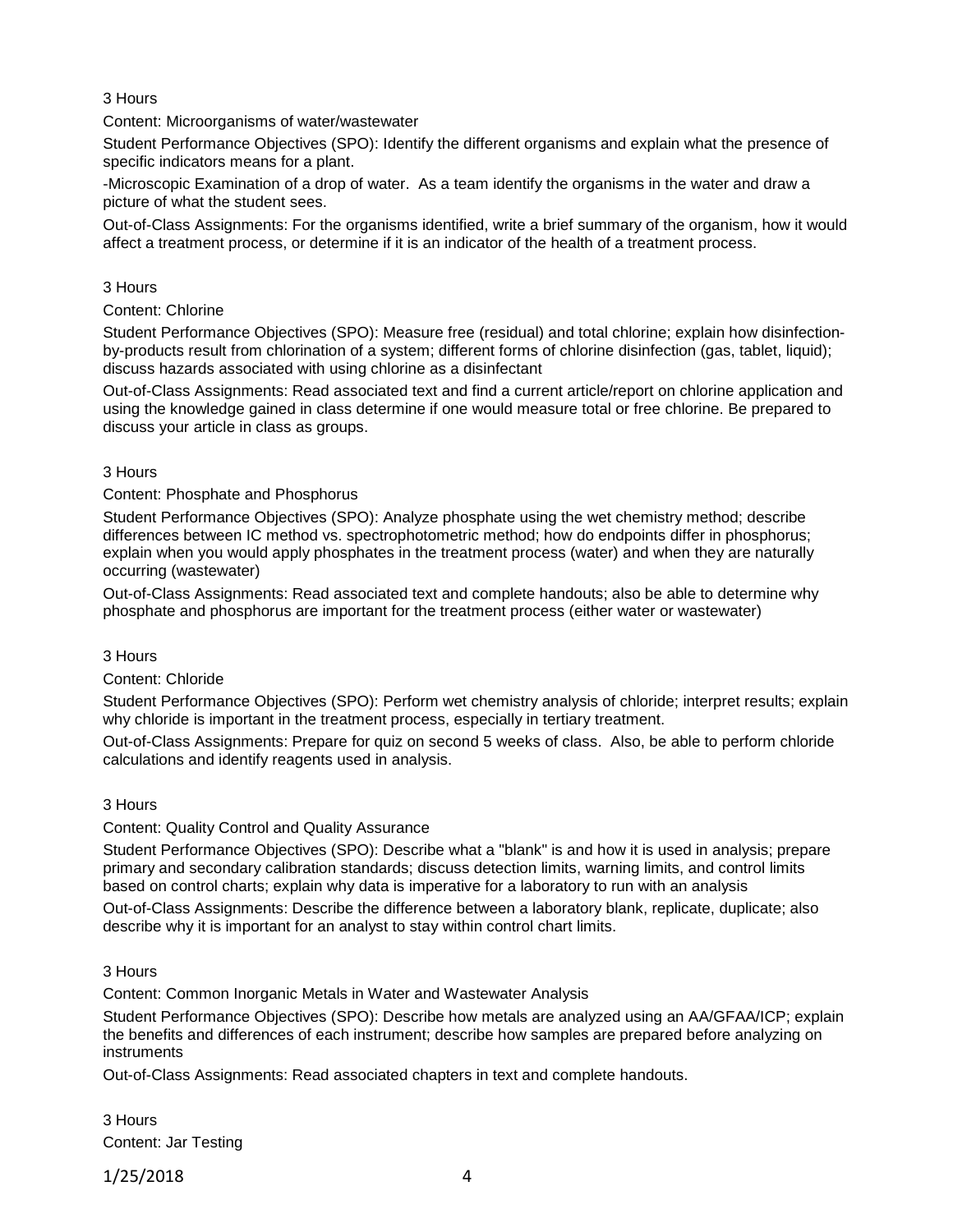Student Performance Objectives (SPO): Run an experiment using a jar testing apparatus Out-of-Class Assignments: From Jar s 1-6, students will pick one part of the process and be able to describe what happened in that jar during testing. Be prepared to discuss your result with the entire class.

3 Hours

Content: Fluoride

Student Performance Objectives (SPO): Explain SPADNS vs. Ion Chromatography vs. Ion Selective Electrode method; perform the wet chemistry method; determine why fluoride is in the forefront of water treatment and how it affects wastewater treatment

Out-of-Class Assignments: Group assignment: Pros vs. Cons of Fluoride and which method student would utilize to analyze the amount of fluoride.

3 Hours

Content: Bioassay and Toxicity Testing

Student Performance Objectives (SPO): Describe which organisms the laboratory uses, explain why bioassay testing important; discuss how treatment processes would be affected due to toxicity results Out-of-Class Assignments: Read associated text, begin studying for final.

4 Hours

Content: Field Trip to a Water Quality Laboratory

Student Performance Objectives (SPO): Identify appropriate glassware, equipment, and discuss reagent storage and advanced instrumentation;

Out-of-Class Assignments: Study for final

2 Hours Final

#### **METHODS OF INSTRUCTION:**

Lecture; lab exercises/demos, field trips, homework, quizzes, and final exam.

## **METHODS OF EVALUATION:**

CATEGORY 1 - The types of writing assignments required: Percent range of total grade: 40 % to 50 % Written Homework Term or Other Papers

If this is a degree applicable course, but substantial writing assignments are NOT appropriate, indicate reason:

Course primarily involves skill demonstration or problem solving CATEGORY 2 - The problem-solving assignments required: Percent range of total grade: 10 % to 20 % Homework Problems **Quizzes** Exams CATEGORY 3 - The types of skill demonstrations required: Percent range of total grade: 10 % to 15 % Class Performance/s CATEGORY 4 - The types of objective examinations used in the course: Percent range of total grade: 20 % to 30 %

1/25/2018 5